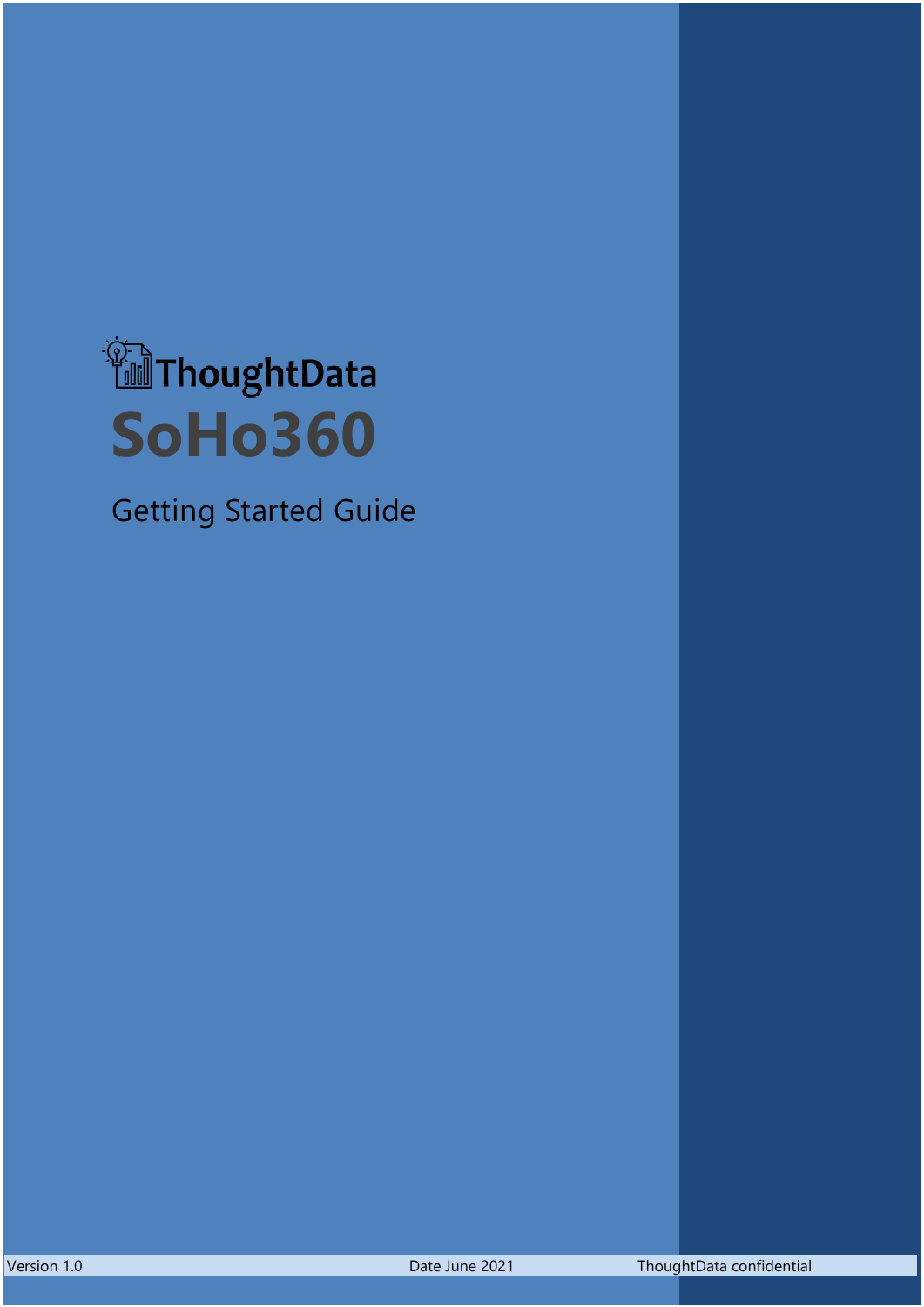## *Table of Contents*

| Stable Internet for small offices and home businesses 4                    |
|----------------------------------------------------------------------------|
|                                                                            |
|                                                                            |
|                                                                            |
|                                                                            |
|                                                                            |
|                                                                            |
|                                                                            |
| Deploying SoHo360 between your internal wifi router and internet router 15 |
|                                                                            |
|                                                                            |
|                                                                            |
|                                                                            |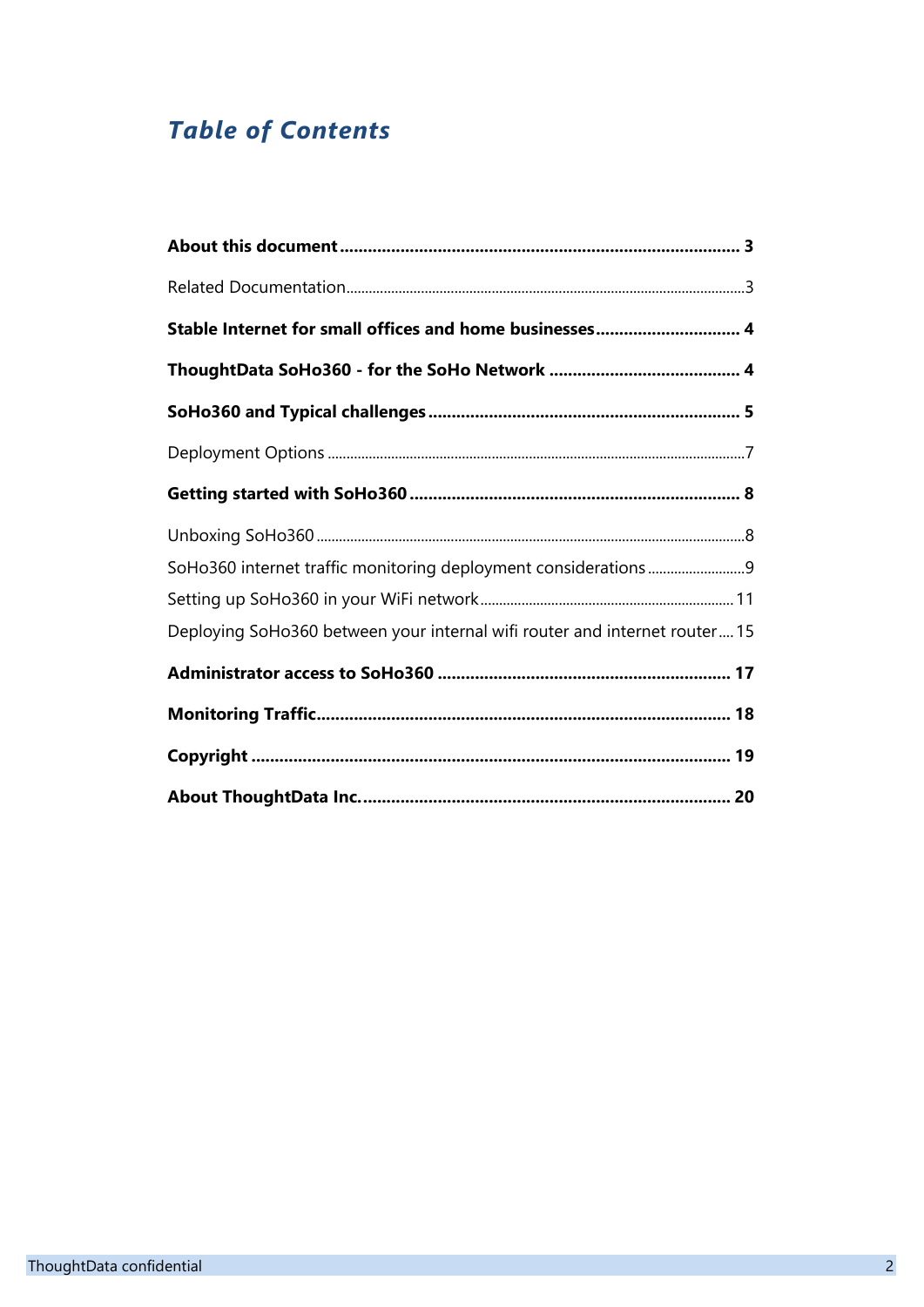## <span id="page-2-0"></span>**About this document**

This guide is meant to help *ThoughtData SoHo360* users to get familiar with the first steps to be taken prior to deploying and using SoHo360 on a regular day-to-day basis, for monitoring their home or small business internet.

*Note: The scope of this document does not include description of the workflows for troubleshooting issues using SoHo360. Refer to the ThoughtData SoHo360 user guide for related details*

### <span id="page-2-1"></span>**Related Documentation**

For details about the ThoughtData SoHo360 Solution refer to the documentation described in the table below.

| Information<br>type | Document name                  |
|---------------------|--------------------------------|
| Usage               | ThoughtData SoHo360 User Guide |

**Table 1. Reference Documentation**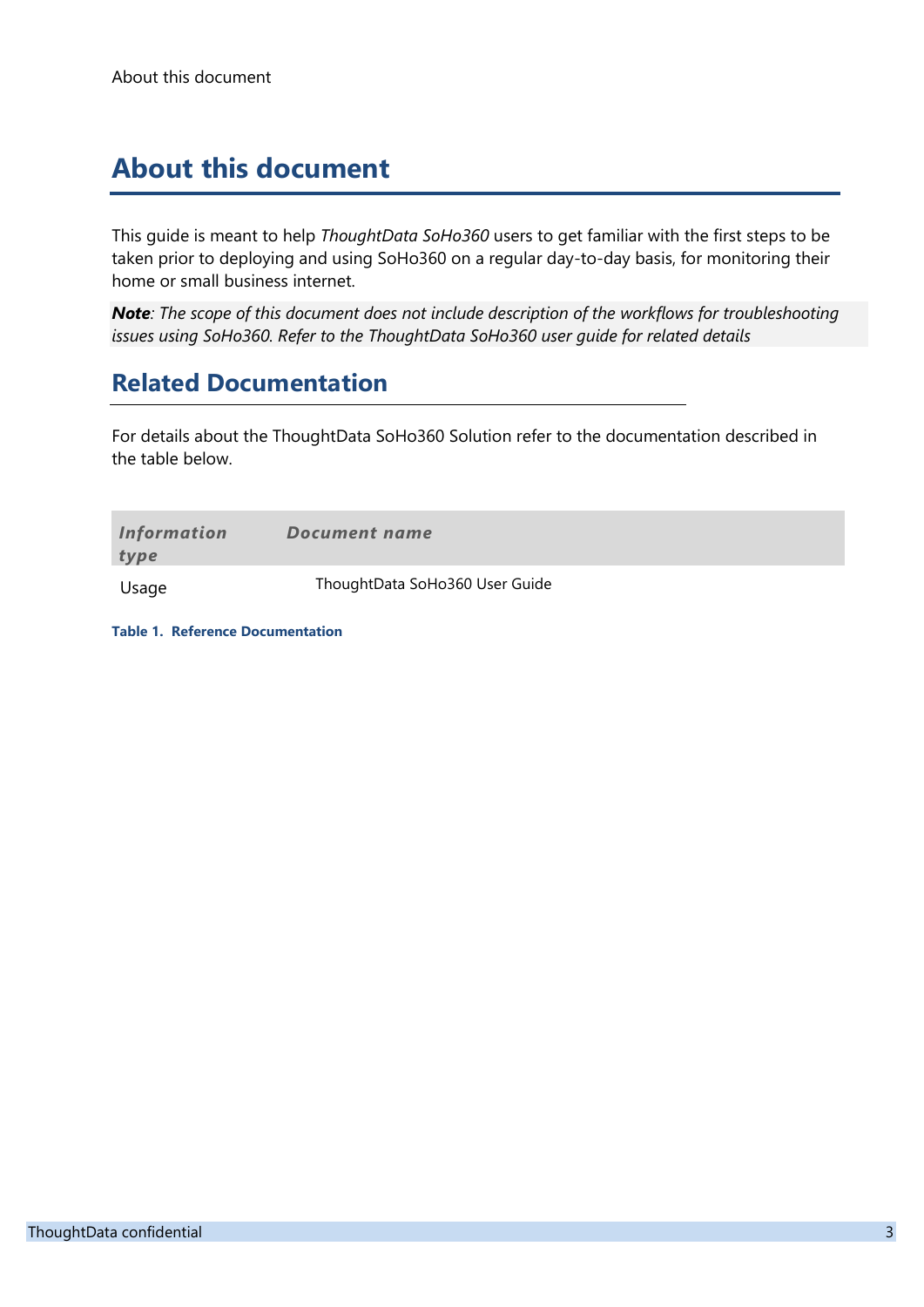## <span id="page-3-0"></span>**Stable Internet for small offices and home businesses**

We live in a connected world today especially when it comes to commercial businesses – big and small. With internet becoming one of the most critical requirements in our daily lives, any down-time or poor performance severely impact, access to critical information, productivity and profitability.

As the "work from home" lifestyle continues to grow a high performing internet connection becomes an essential requirement. It goes without saying that productivity in home/small business depends on a reliable and high-speed internet connection.

When smart media and entertainment gadgets become part of such small networks, the same internet connection has to afford users seamless entertainment and value for money. If applications in your phone, computer, or media devices perform poorly even when your internet connection is up and running, you may have no means to identify whether the performance issue is because of

- your device,
- the internet link,
- the application service in use.

In most cases users live with the problem or call their internet service provider (ISP) just to hear that the ISP side of the network is fine and problem free. The ISP may even persuade users to upgrade their internet connection to a higher bandwidth to resolve the complaint. With very little idea of their current internet bandwidth usage such users may even be forced to pay for upgrades or more expensive internet services. Thus there is clearly a big case for monitoring and maintaining a high internet uptime for the Small-office and Home-office (SoHo) network.

## <span id="page-3-1"></span>**ThoughtData SoHo360 - for the SoHo Network**

Small offices and Home offices, (SoHo in short) are beset by typical problems irrespective of where they operate from. Some familiar and commonly reported situations are

- unstable internet connection
- unplanned bandwidth usage and inability to optimize connectivity costs
- slow performance of applications over internet
- problems in VPN connectivity to enterprise networks
- monitoring juvenile internet activity
- cyber threat monitoring

ThoughtData's SoHo360 provides the much-needed real time visibility into internet usage, bandwidth consumption and all the application traffic flowing on your internet connection. It can pin-point application failures and poor performance to help you troubleshoot point of performance bottlenecks. This in turn enables you to take appropriate action for correcting problems.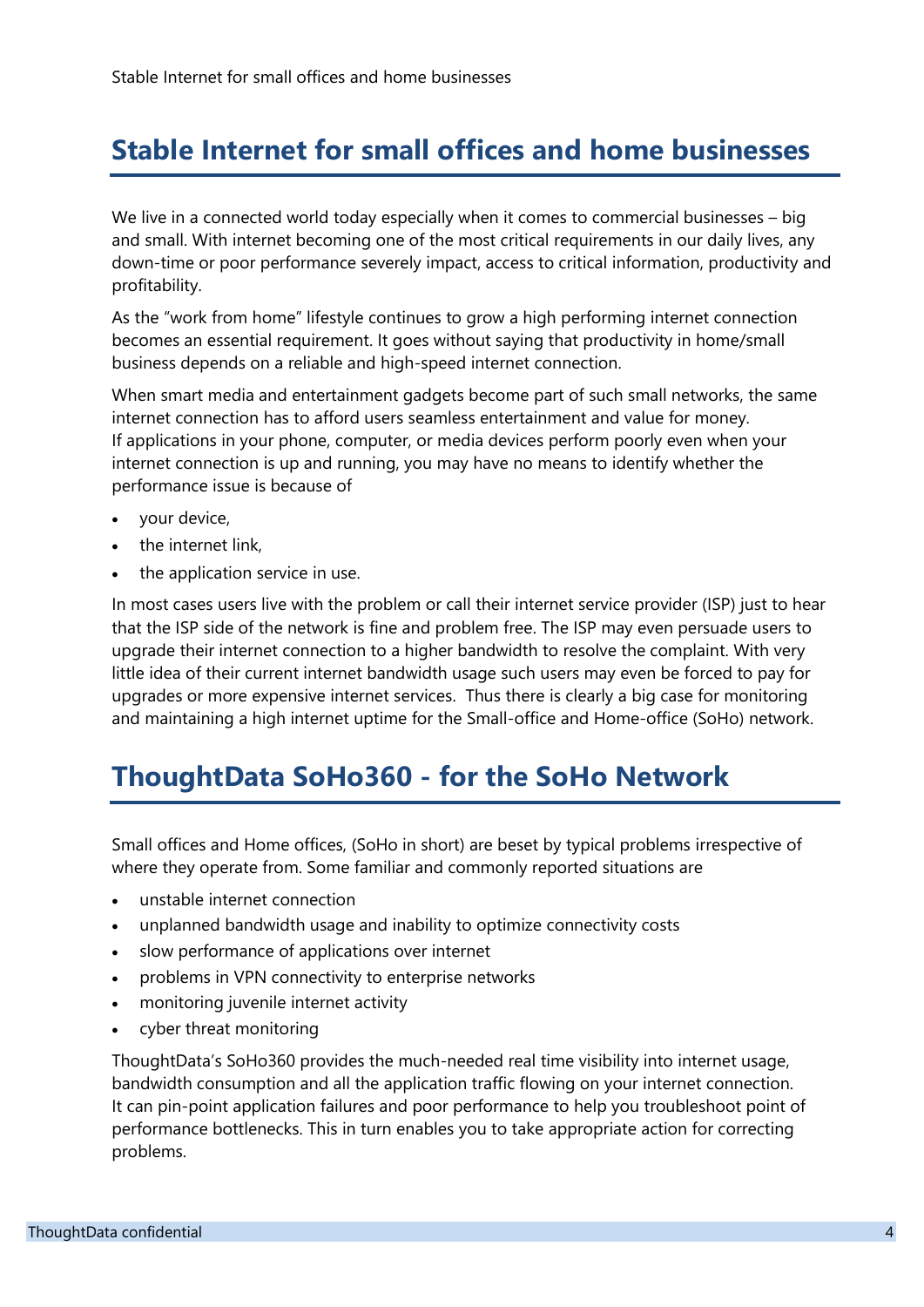# <span id="page-4-0"></span>**SoHo360 and Typical challenges**

The following sections describe the typical challenges, frequent issues and how SoHo360 can help small users:

- manage their internet connection costs with the ISP,
- be able make informed decisions about increasing their bandwidth speed and to improve their connectivity experience.
- to troubleshoot problems related to internet connectivity and applications performance.

#### *Unstable Internet Connection*

Unstable internet connectivity is a frequently occurring issue in small setups. The unpredictability and the time taken for resolution by your internet service provider (ISP) can ruin productivity.

With SoHo360 in your IT setup you can:

- troubleshoot the real-time performance of your internet connection,
- understand down-time, link errors and network latency connecting to your ISP network.
- talk to the ISP with evidence of the problem when your internet connectivity is down or is unstable, to correct the issue from their side of the network.

#### *Bandwidth usage and cost optimization*

In most cases users subscribe to internet connection speeds with no prior idea of their actual needs. Your internet speed offered by your service provider

- is only for last mile to your home or small business,
- does not represent your actual internet experience.

As more smart devices that constantly communicate with the internet get added to your home or small business you are never sure whether you are

- under using or over using the internet bandwidth,
- getting the actual internet speed you subscribed for.

With SoHo360 in your IT setup you can:

- get visibility into current and historical internet bandwidth usage,
- monitor visually the actual performance of your link,
- make the decision to increase or decrease your internet speed or bandwidth to manage your subscription costs.

### *Slow performance of applications over internet*

Slow performance of apps on phone, computers and TVs is a constant day to day problem. When applications perform slowly, it is difficult to nail the source of problem. Users give up easily stating that the issue is with the network, whereas the problem could be in

- your own devices,
- the service provider network or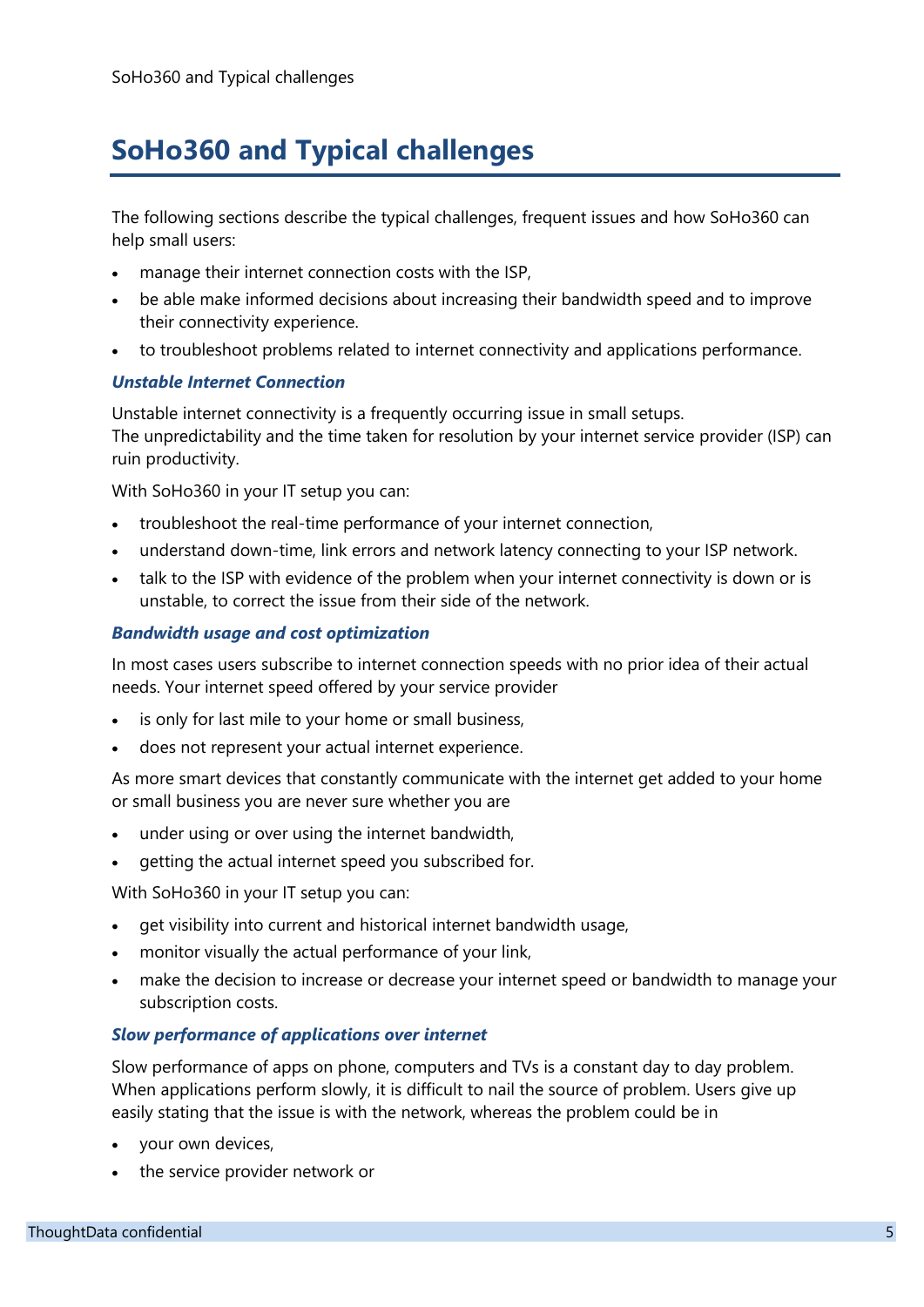application servers in internet.

Should you call the ISP or application service provider to fix the problem? With a shaky internet connection your productivity is already ruined and if it has to do with streaming media or app subscriptions it can lead to a waste of money. For the right action to fix the problem, you need real time visibility into

- each app connection,
- the performance of every device in your network,
- where the latency is suffering

With SoHo360 in your IT setup you can get real time application experience about:

- general internet browsing
- streaming media such as Netflix, Amazon video, Hulu, Disney, CBS, Xfinity etc.
- web conferencing apps like zoom, microsoft teams, webex, goto meeting, blue jeans etc.
- email apps
- online games
- VoIP and Chat apps like whatsapp, skype, telegram
- SaaS apps for office productivity

You can troubleshoot each application connection failure and poor performance issue to understand the root cause to talk to the right persons and correct the issue.

### *Problems in VPN connectivity to enterprise networks*

Your work from home productivity highly relies on secure VPN connectivity to your employer's enterprise network on your internet connection. Failures and slow VPN connections can hamper productivity and slow down your ability to meet deadlines in time

With SoHo360 in your IT setup you can troubleshoot VPN connection failures and poor performance to improve your work from home experience over VPN connections.

#### *Monitoring Children Internet Activity*

Monitoring internet usage by children and youngsters is a major concern for modern day parents. With SoHo360 in your IT setup you can:

- keep a tab on all the internet activity of your children.
- get visibility into web sites visited, apps usage, time spent over internet etc.

### *Cyber Threat Monitoring*

Ransomware, Malware and Phishing scams are always on the rise. Sensitive data stored in your computers and devices are under constant threat from cyber-attacks from your internet connection. Don't let your identity and sensitive information in your devices stolen by hackers.

With SoHo360 in your home and small business IT setup you can:

- detect cyber threats on your home and small business devices,
- understand nature of cyber threats and their source.
- use information from SoHo360 to block traffic from unwanted sources in your home or small business internet gateway firewalls.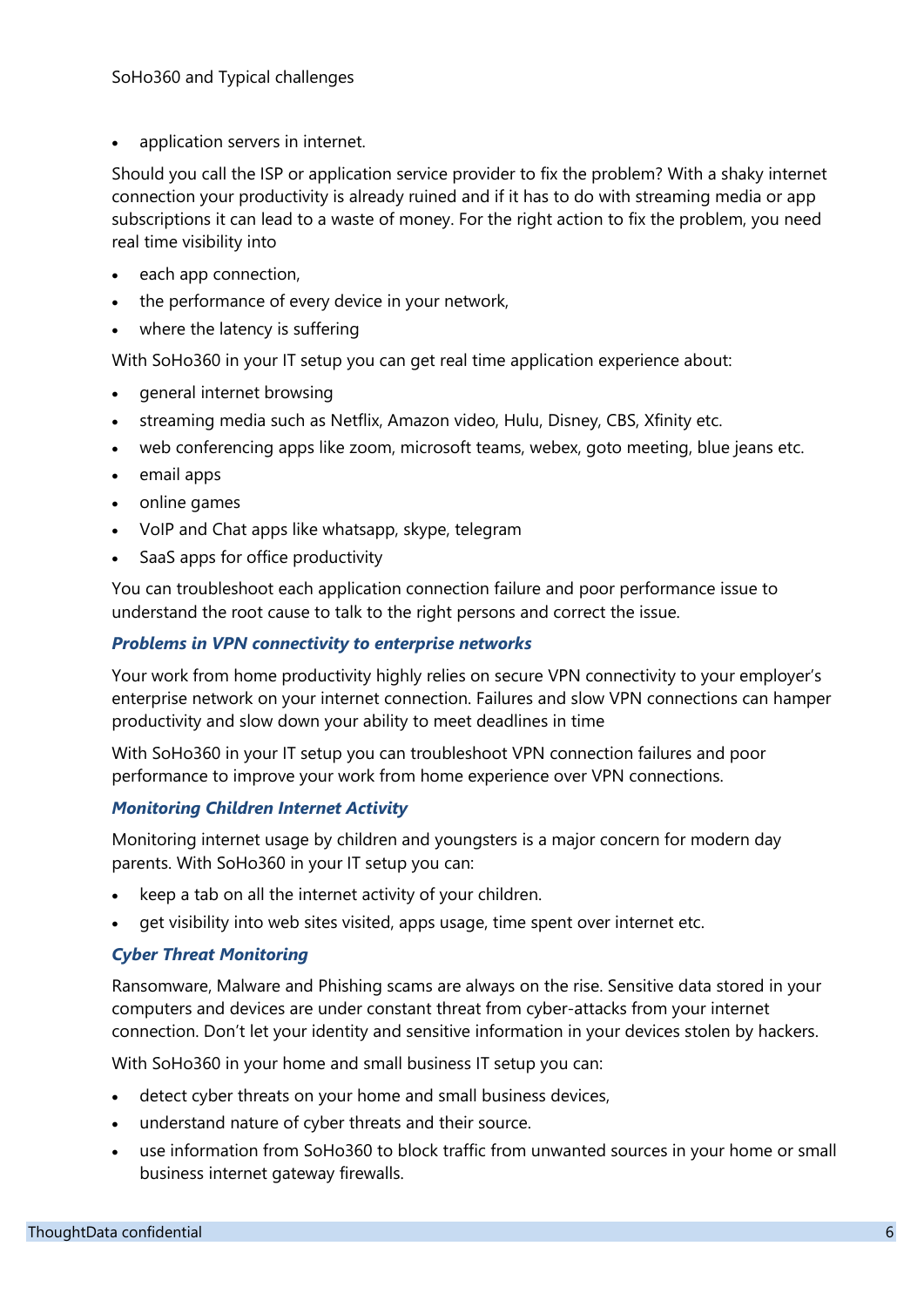### <span id="page-6-0"></span>**Deployment Options**

ThoughtData Inc. offers the following 2 deployment options

- ThoughtData SoHo360 Small Business
- ThoughtData SoHo360 Home

[Table 2](#page-6-1) illustrates the differences between these options.

| <b>Target Usage</b>                             | $SoHo360 - Home$<br>To handle home internet traffic               | <b>SoHo360-Small Business</b><br>To handle small business internet traffic           |
|-------------------------------------------------|-------------------------------------------------------------------|--------------------------------------------------------------------------------------|
| <b>Monitoring</b><br>Capability/<br>Performance | Single Port 1Gbps<br>Ethernet with 50k<br>packets per second      | Single Port 1Gbps Ethernet<br>with 100 -150k packets per<br>second.                  |
| Data<br><b>Retention</b><br>and Storage         | SD card-based storage - up to 1-<br>month aggregated data storage | SSD based storage $-$ up to 3-month<br>aggregated data storage plus packet<br>store. |

<span id="page-6-1"></span>**Table 2. SoHo360-Home and SoHo360-Small Business**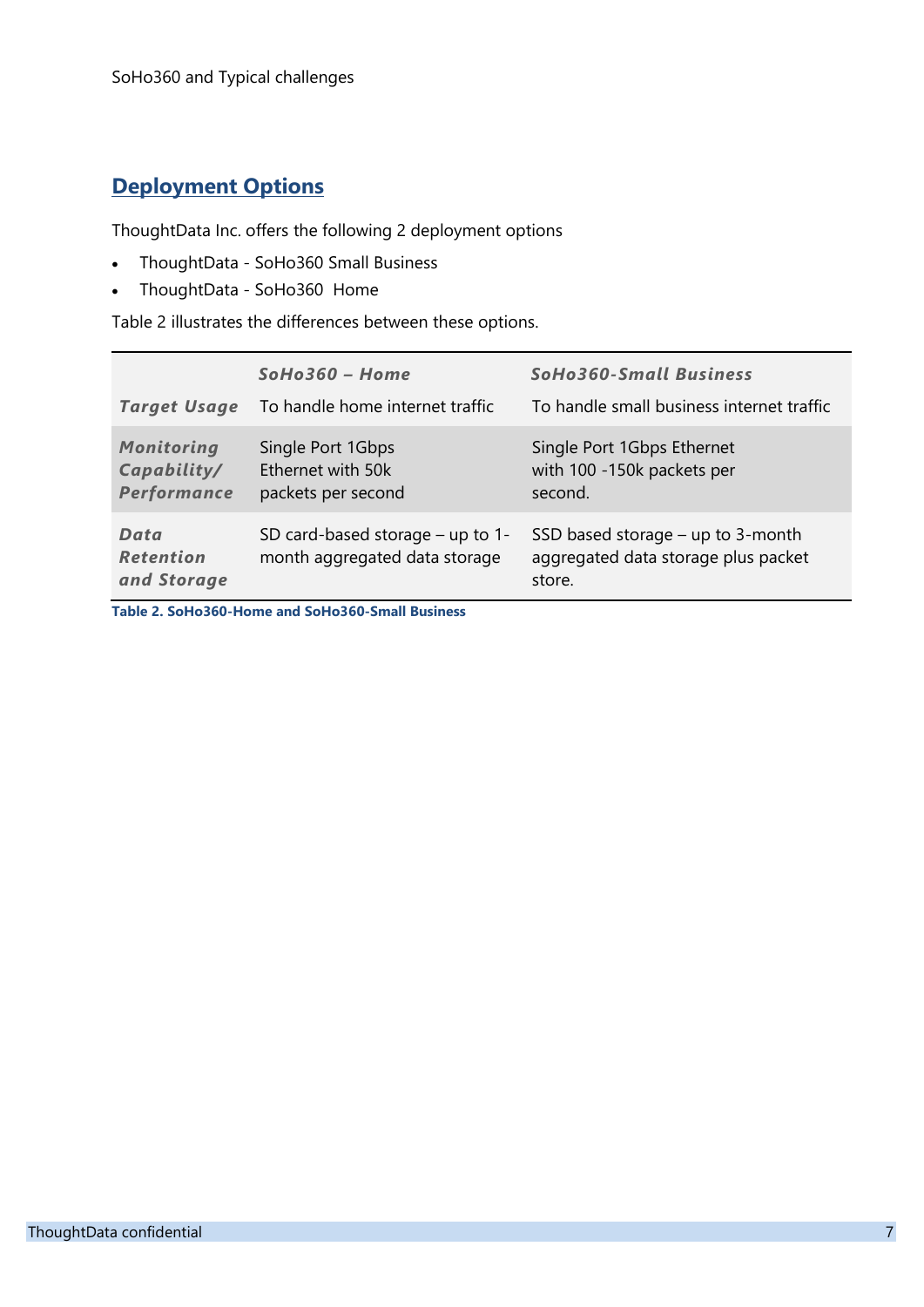# <span id="page-7-0"></span>**Getting started with SoHo360**

Complete the following steps before you can get started with SoHo360.

- Unbox SoHo360 Small Business or Home based on what you have purchased.
- Make the connections
- Complete the configuration

### <span id="page-7-1"></span>**Unboxing SoHo360**

Your package would have components as illustrated below. Check if you have received the components matching the respective illustration.

- for the SoHo360 Small Business package, see *[Figure 1.](#page-7-2)*
- for the SoHo360 Home package, see *[Figure 2.](#page-7-3)*



<span id="page-7-2"></span>Figure 1. SoHo360 Small Business



<span id="page-7-3"></span>Figure 2. SoHo360 Home

*Note: The TP link switch in each package is pre-configured to allow you to tap the traffic for monitor with SoHo360.*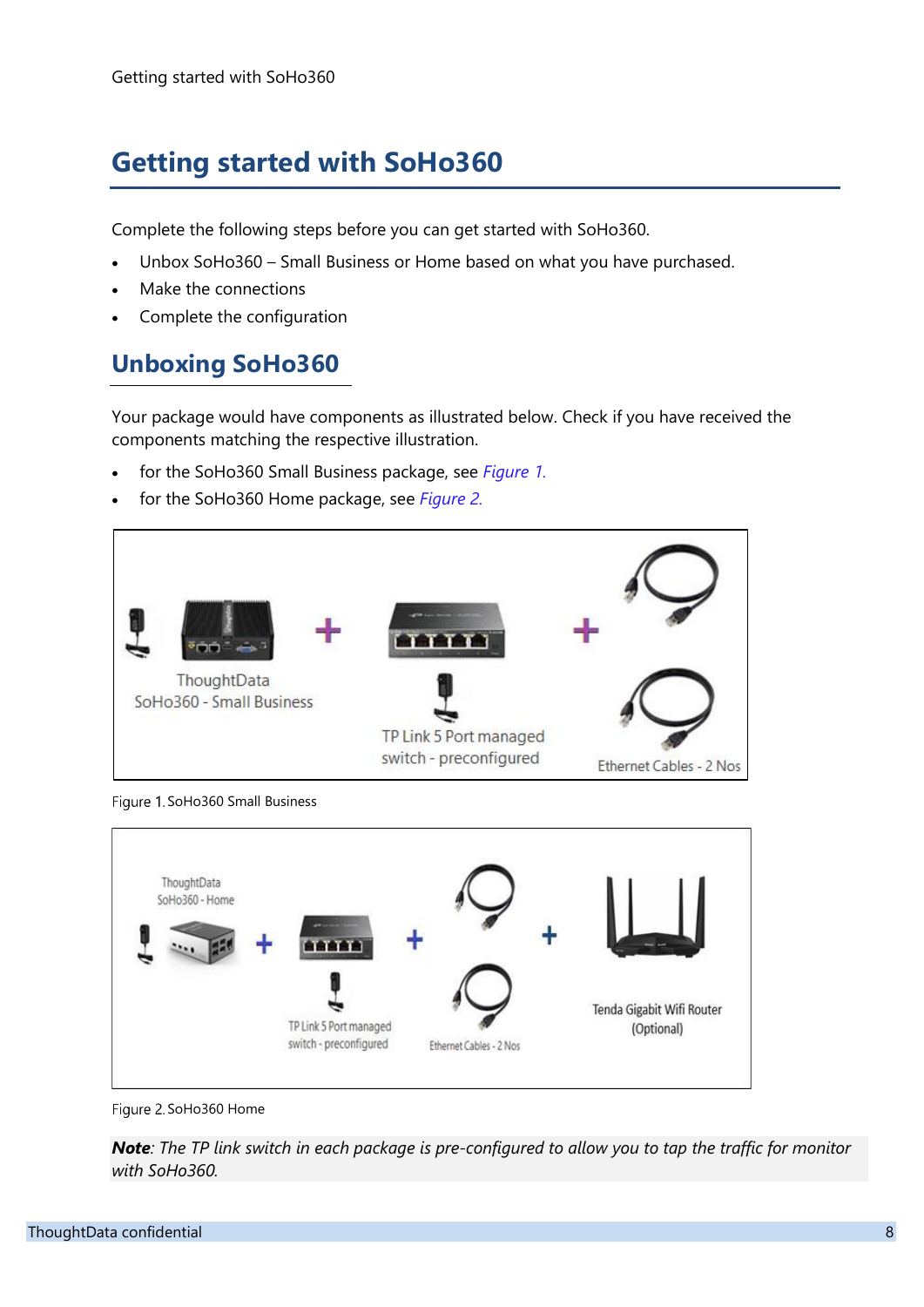### <span id="page-8-0"></span>**SoHo360 internet traffic monitoring deployment considerations**

#### *Important: Read this section very carefully and follow instructions before you deploy SoHo360 for internet traffic monitoring in home or small business.*

Soho360 is an ethernet based network monitoring solution and needs a physical traffic aggregation point inside your home or small business to monitor all the traffic internally as well as that going towards internet. Traffic has to be monitored internal to your home or small business network to get full visibility into all devices accessing internet. Check your current home or small business internet setup by answering the following question and follow the deployment options below.

| Do you have only a single device for both                                                                                                                                 | <b>Answer: YES</b>                                                                                                                                                                                                                                                                                                                                                                                                                       |  |  |
|---------------------------------------------------------------------------------------------------------------------------------------------------------------------------|------------------------------------------------------------------------------------------------------------------------------------------------------------------------------------------------------------------------------------------------------------------------------------------------------------------------------------------------------------------------------------------------------------------------------------------|--|--|
| WiFi and Internet?<br>This device could be purchased by yourself<br>or provided by your internet service provider<br>$(ISP)$ .<br>Note: This is the most common scenario. | You don't have an internal traffic aggregation<br>point to monitor your internet traffic. Since all<br>the devices connect directly to your single<br>device acting as Wifi + Internet router and<br>exits out of your home towards the service<br>provider network. You are required to create a<br>traffic aggregation point to monitor the traffic.<br>This can be easily done by adding a wifi router<br>behind your internet router |  |  |
|                                                                                                                                                                           | You have 2 options to monitor the traffic                                                                                                                                                                                                                                                                                                                                                                                                |  |  |
|                                                                                                                                                                           | <b>Option 1:</b>                                                                                                                                                                                                                                                                                                                                                                                                                         |  |  |
|                                                                                                                                                                           | Buy Soho360 option with Tenda gigabit<br>router, the package comes with a new dual<br>band gigabit router                                                                                                                                                                                                                                                                                                                                |  |  |
|                                                                                                                                                                           | Add Soho360 in between your internal wifi<br>$\bullet$<br>router and internet gateway to monitor<br>your internet traffic                                                                                                                                                                                                                                                                                                                |  |  |
|                                                                                                                                                                           | <b>Option 2:</b>                                                                                                                                                                                                                                                                                                                                                                                                                         |  |  |
|                                                                                                                                                                           | Buy a new wifi router of your own choice<br>and add it to your network                                                                                                                                                                                                                                                                                                                                                                   |  |  |
|                                                                                                                                                                           | Buy Soho360 base edition and introduce it<br>between your new wifi router and internet<br>router                                                                                                                                                                                                                                                                                                                                         |  |  |
|                                                                                                                                                                           | <b>Answer: NO</b>                                                                                                                                                                                                                                                                                                                                                                                                                        |  |  |
|                                                                                                                                                                           | You already have a separate wifi router<br>and not using wifi on your internet router.                                                                                                                                                                                                                                                                                                                                                   |  |  |
|                                                                                                                                                                           | You are all set, Buy the Soho360 base<br>edition and introduce it between your wifi<br>router and internet router                                                                                                                                                                                                                                                                                                                        |  |  |
|                                                                                                                                                                           |                                                                                                                                                                                                                                                                                                                                                                                                                                          |  |  |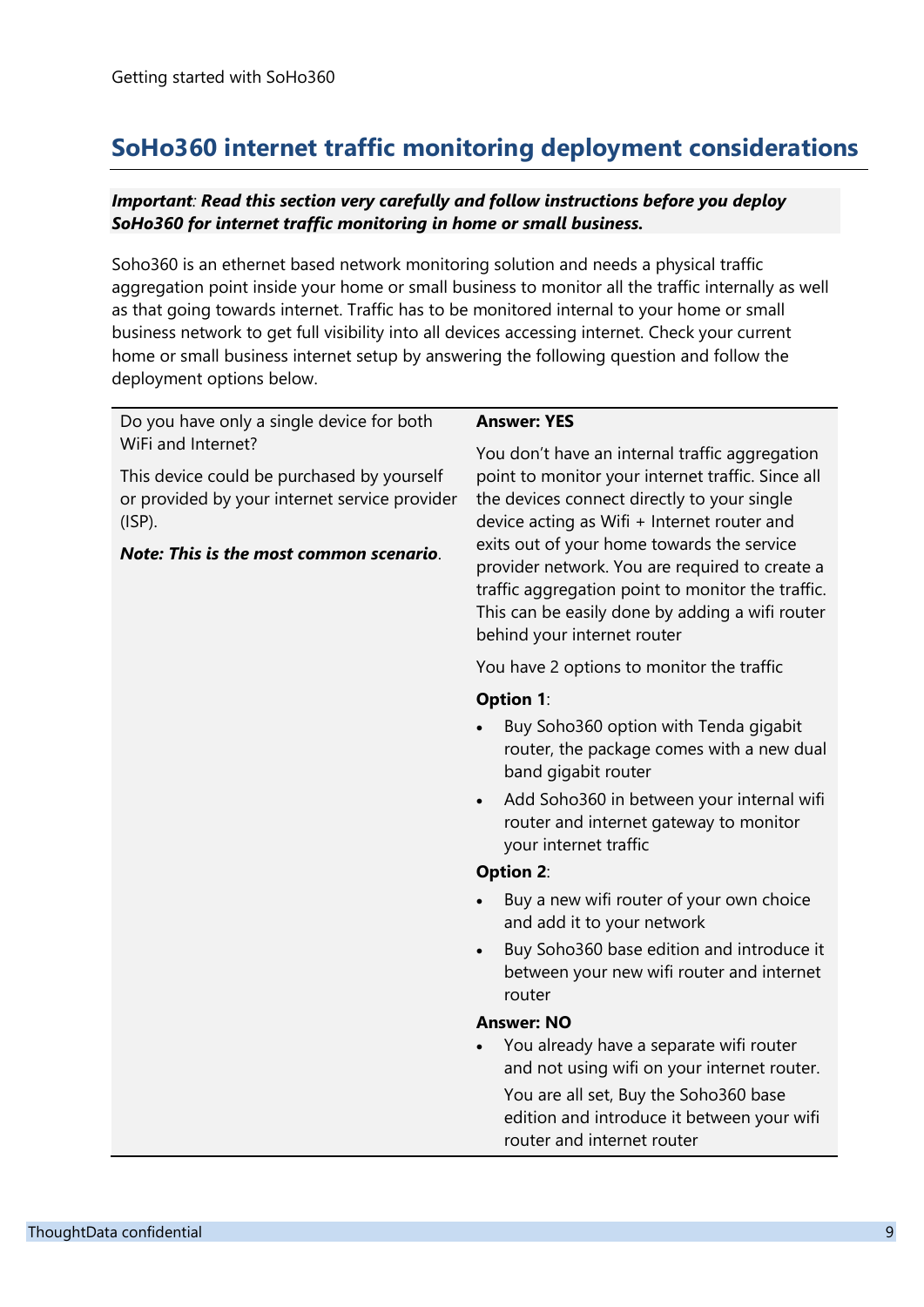### *Advantages of separating Wifi router functions from your internet router*

*Adding your new wifi router internal to your home network has several advantages*

- *1. It removes the wifi function over head on your internet router. Your internet router performs better*
- *2. It provides more range and options to extend your wifi network in your home. Wifi based mesh routers internal to your home provides more range, resilience and coverage*
- *3. It improves cyber security in your home or small business since hackers only can see and target your internet gateway not your internal networ.*
- *4. It enables you to change your internet service provider and your internet router without changing your internal WiFi network configuration on the devices*

*Note: If you decided to buy your own wifi router to separate the wifi function from your internet router, please choose any wifi router which supports access point (AP) mode. Wifi routers with access point mode bridges your wifi traffic to main internet router without Network Address Translation (NAT) which is required to get full visibility into your devices while monitoring your internet traffic. Most new generation wifi routers supports access point (AP) mode, however there are few which doesn't*

*1. Running your internal wifi router in AP (access point) mode, will remove un necessary NAT internal to your network, otherwise your internal wifi router and your internet router will both do NAT which results in double NAT scenario and slows down your internet link performance*

*.*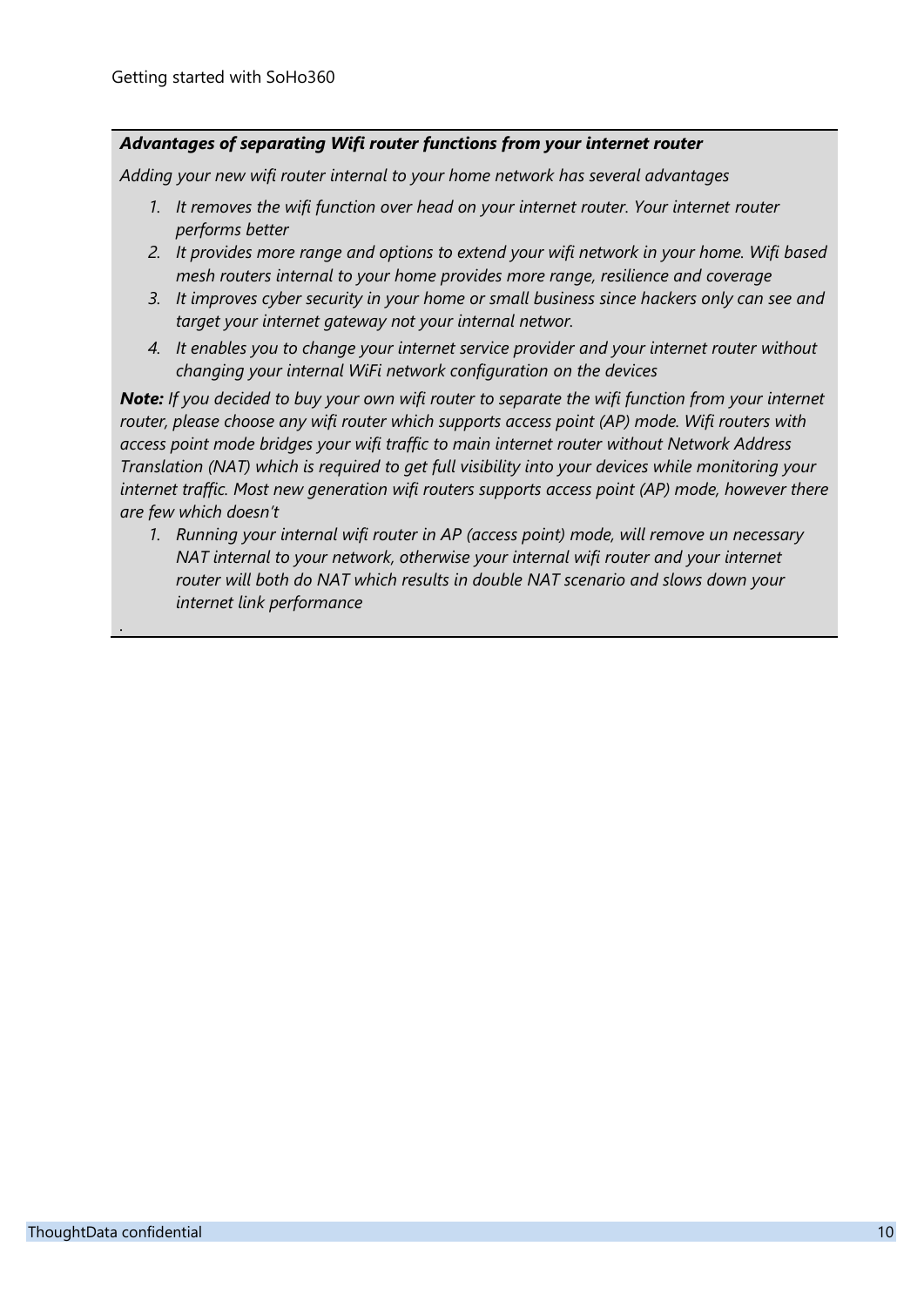### <span id="page-10-0"></span>**Setting up SoHo360 in your WiFi network**

Your SoHo360 comes preinstalled with all the software and configurations from ThoughtData, however it needs to be configured to connect to your home or small business WiFi network

Follow the steps below to configure WiFi for SoHo360 in your small-business or home network.

Step 1. Power on your internal Wifi router, follow the instructions that comes with it. Setup new wifi network with a SSID and connect all your home or small business devices to the internal wifi router. Make sure you choose router mode as **Access Point (AP)** mode during the setup. If you already have a pre-existing internal wifi router separate from your internet router skip this step. If you need to setup your existing internal wifi router in Access Point (AP) mode, refer to its manual/user quide.

Step 2. Power on your SoHo360 – Home or Small Business unit using its supplied power adapter

Step 3. Connect an ethernet cable (part of the package) from your Windows-based laptop to

• the ethernet Port 1 of SoHo360 - Small Business - see [Figure 3.](#page-10-1)



Figure 3. Connect to SoHo360 – Small Business

<span id="page-10-1"></span>or

• the ethernet port of SoHo360 – Home – see [Figure 4.](#page-10-2)



<span id="page-10-2"></span>Figure 4. Connect to SoHo360 - Home

Step 4. Download the shell program putty to your Windows laptop from https://www.putty.org/

Step 5. Set the configuration for the ethernet port/adapter on the Windows laptop to:

IP address: **10.10.10.1**

Netmask: **255.0.0.0**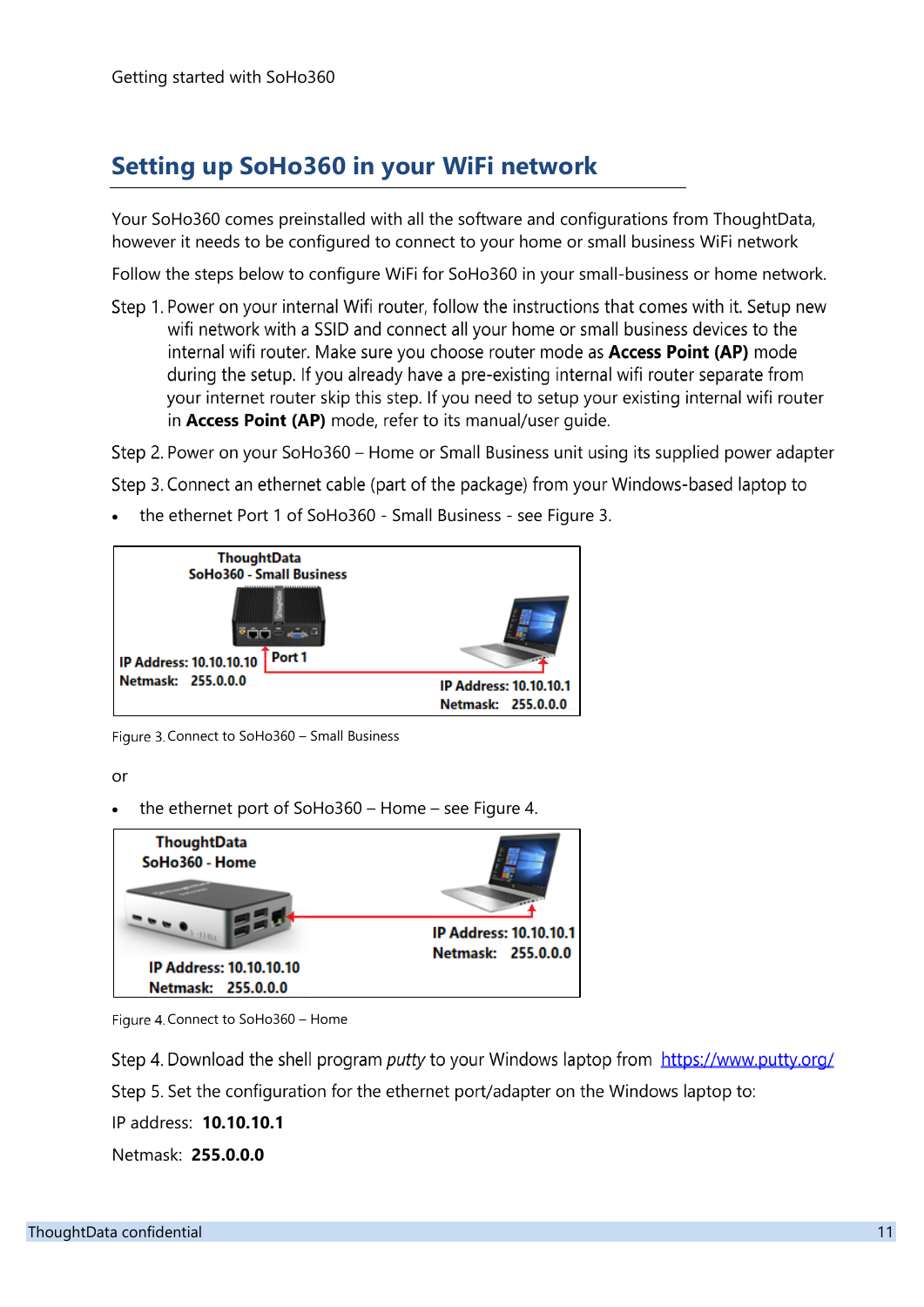Step 6. Start a command prompt on the laptop and ping 10.10.10.10 to check connectivity to SoHo360.

Your SoHo360 is preconfigured with default IP address of **10.10.10.10/255.0.0.0**

<span id="page-11-0"></span>Step 7. Launch putty app.

| PuTTY Configuration                                                                                                                                                                                                                                                             |                                                                                                                                                                                                                                                                                                                                                                                                | 7                                              | $\times$ |
|---------------------------------------------------------------------------------------------------------------------------------------------------------------------------------------------------------------------------------------------------------------------------------|------------------------------------------------------------------------------------------------------------------------------------------------------------------------------------------------------------------------------------------------------------------------------------------------------------------------------------------------------------------------------------------------|------------------------------------------------|----------|
| Category:                                                                                                                                                                                                                                                                       |                                                                                                                                                                                                                                                                                                                                                                                                |                                                |          |
| ⊟- Session<br><b>Logging</b><br>⊟ Terminal<br>Keyboard<br>i… Bell<br><b>Eeatures</b><br>⊟ Window<br>- Appearance<br>- Behaviour<br>- Translation<br>Fi-Selection<br><b>Colours</b><br>⊟ Connection<br>l— Data<br>- Proxy<br>≔ Telnet<br><b>Rlogin</b><br>⊞ SSH<br><b>Serial</b> | Basic options for your PuTTY session<br>Specify the destination you want to connect to<br>Host Name (or IP address)<br>10.10.10.10<br>Connection type:<br>$\bigcirc$ Telnet $\bigcirc$ Rlogin $\circledcirc$ SSH<br>◯ Raw<br>Load, save or delete a stored session<br><b>Saved Sessions</b><br><b>Default Settings</b><br>Close window on exit:<br>Only on clean exit<br>○ Alwavs<br>( ) Never | Port<br>22<br>Serial<br>Load<br>Save<br>Delete |          |
| About<br>Help                                                                                                                                                                                                                                                                   | Open                                                                                                                                                                                                                                                                                                                                                                                           | Cancel                                         |          |

Figure 5.IP address

Step 8. In the Host Name (or IP address) field type the IP address as 10.10.10.10.

Open Step 9. Click

Step 10. At the login prompt, type the following to login to the console.

```
username: ubuntu
```
password: **thoughtdata1**

```
System load: 2.38
                                                                       159
                                        Processes:
                  2.38 Processes: 159<br>35.9% of 29.05GB Users logged in: 0<br>61% IPv4 address for docker0: 172.17.0.1<br>0% IPv4 address for wlan0: 192.168.1.
  Usage of /:
  Memory usage: 61%
                                        IPv4 address for wlan0: 192.168.1.242
 Swap usage: 0%
 Temperature: 40.9 C
 * Pure upstream Kubernetes 1.21, smallest, simplest cluster ops!
     https://microk8s.io/
14 updates can be installed immediately.
0 of these updates are security updates.
To see these additional updates run: apt list --upgradable
                        8 00:30:36 2021 from 192.168.1.254
Last login: Sat May
ubuntu@ubuntu:~$ su
Password:
```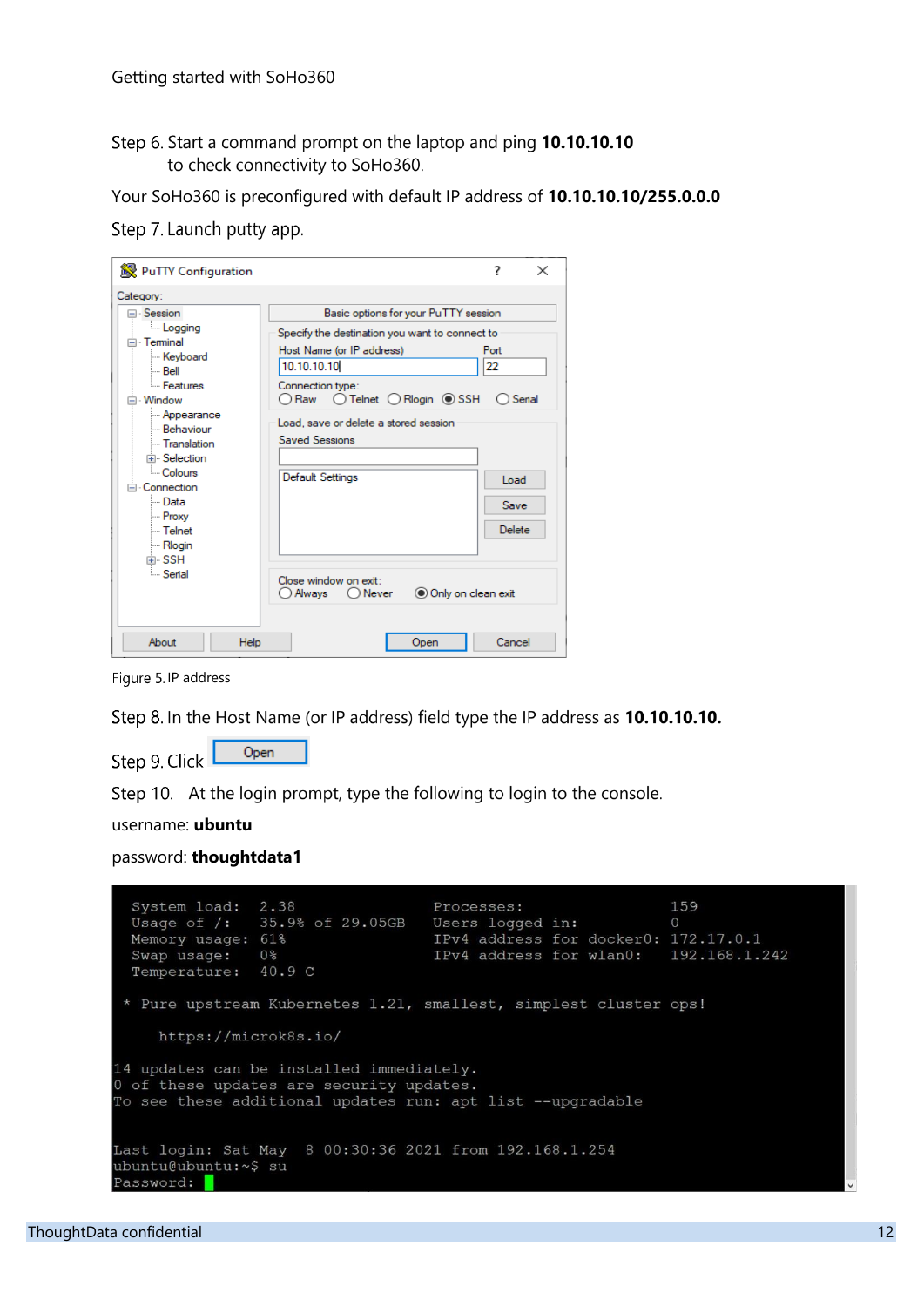Step 11. At the command prompt type su, and press the <Enter> key.

Step 12. Type password: thoughtdata1

<span id="page-12-0"></span>Step 13. At the command prompt, type:

**./soho360-rphw-wlan-update.sh** and press the <Enter> key.



Step 14. Enter your small business/home internal WiFi SSID and password/passphrase,

```
Provide the wireless lan SSID(access-point) name :FiOS-9D1M8
Provide the wireless lan SSID(access-point) passphrase : .......
```
The script configures and brings up the WiFi interface on your SoHo360.

```
Wireless lan service status for wlan0
. netplan-wpa-wlan0.service - WPA supplicant for netplan wlan0
         Loaded: loaded (/run/systemd/system/netplan-wpa-wlan0.service; enabled-runtime; vendor pre
set: enabled)
        Active: active (running) since Sat 2021-05-08 20:48:29 UTC; 31s ago
    Active: active (running) since sat 2021-05-08 20:48:29 OTC; 31s ago<br>Main PID: 131933 (wpa supplicant)<br>Tasks: 1 (limit: 9257)<br>CGroup: /system.slice/netplan-wpa-wlan0.service<br>L_131933 /sbin/wpa_supplicant -c /run/netplan/wpa
May 08 20:48:29 ubuntu systemd[1]: netplan-wpa-wlan0.service: Succeeded.<br>May 08 20:48:29 ubuntu systemd[1]: Started WPA supplicant for netplan wlan0.<br>May 08 20:48:29 ubuntu wpa_supplicant[131933]: Successfully initialized 
May 08 20:48:34 ubuntu wpa_supplicant[131933]: wlan0: Associated with c8:a7:0a:ac:c5:12<br>May 08 20:48:34 ubuntu wpa_supplicant[131933]: wlan0: CTRL-EVENT-CONNECTED - Connection to c8:a<br>7:0a:ac:c5:12 completed [id=0 id_str=]
  ype=COUNTRY alpha2=US
```
Step 15. Note down the WiFi IP address of your SoHo360, when it is displayed by the script.

IP address assigned to wirereless lan interface wlan0=192.168.1.242 User can now access the Enterprise 360 using the following url https://192.168.1.242 root@ubuntu:/home/ubuntu#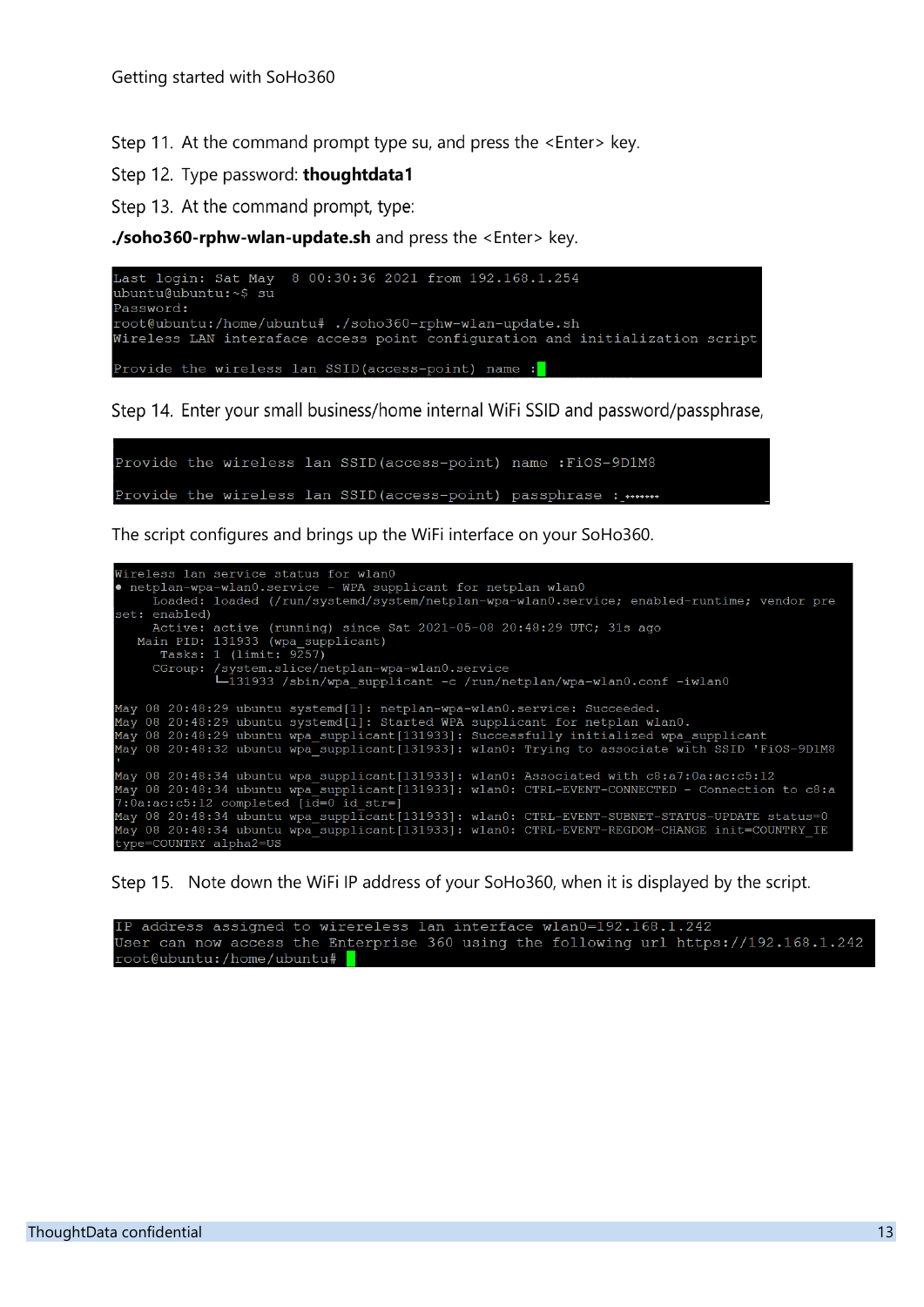*Important: This is the IP address you will use to access SoHo360 from any device in your small business or home WiFi network.* 

- this is the DHCP IP address provided by your WiFi router.
- while your WiFi router continues to provide the same IP address to SoHo360 based on its mac address the IP address rarely changes due to power reset or long gaps or power shutdown to SoHo360 or due to any change in your WiFi router.

If you are unable to access SoHo360 over WiFi you can always connect an ethernet cable from your laptop and follow the steps to login to SoHo360 using putty program. Go to *[Step 7](#page-11-0)*.

- You can check the new WiFi IP address by running the *ifconfig* at the command prompt or
- You can opt to re-configure the WiFi and obtain a new IP address for your SoHo360 if you made changes to your WiFi network.

Your SoHo360 is designed to start all its software components in the event of a power reset.

Step 16. Wait for 5 minutes, for the script to reboot your Soho360 and for all changes to take effect. SoHo360 restarts and starts up all its services.

Step 17. Close the putty program.

*Important: If you did not enter the right SSID and password for your SoHo360 wifi network configuration, the script displays the error and terminates. You have re-do this procedure from [Step 13](#page-12-0) to configure the right WiFi credentials for SoHo360.*

Step 18. Launch browser from any device(phone/tablet/computer) connected to your WiFi network and enter

#### Step 19. https://<WiFi IP address of your soho360>

#### E.g : **https:// 192.168.1.112**

- Step 20. Certain browsers can throw a self-signed certificate warning, click connect anyway to continue.
- Step 21. In the SoHo360 login page enter the default username and password:

Username - **soho360**

Password - **password**

You are now ready to use SoHo360 and finalize your network set up and connections for traffic monitoring.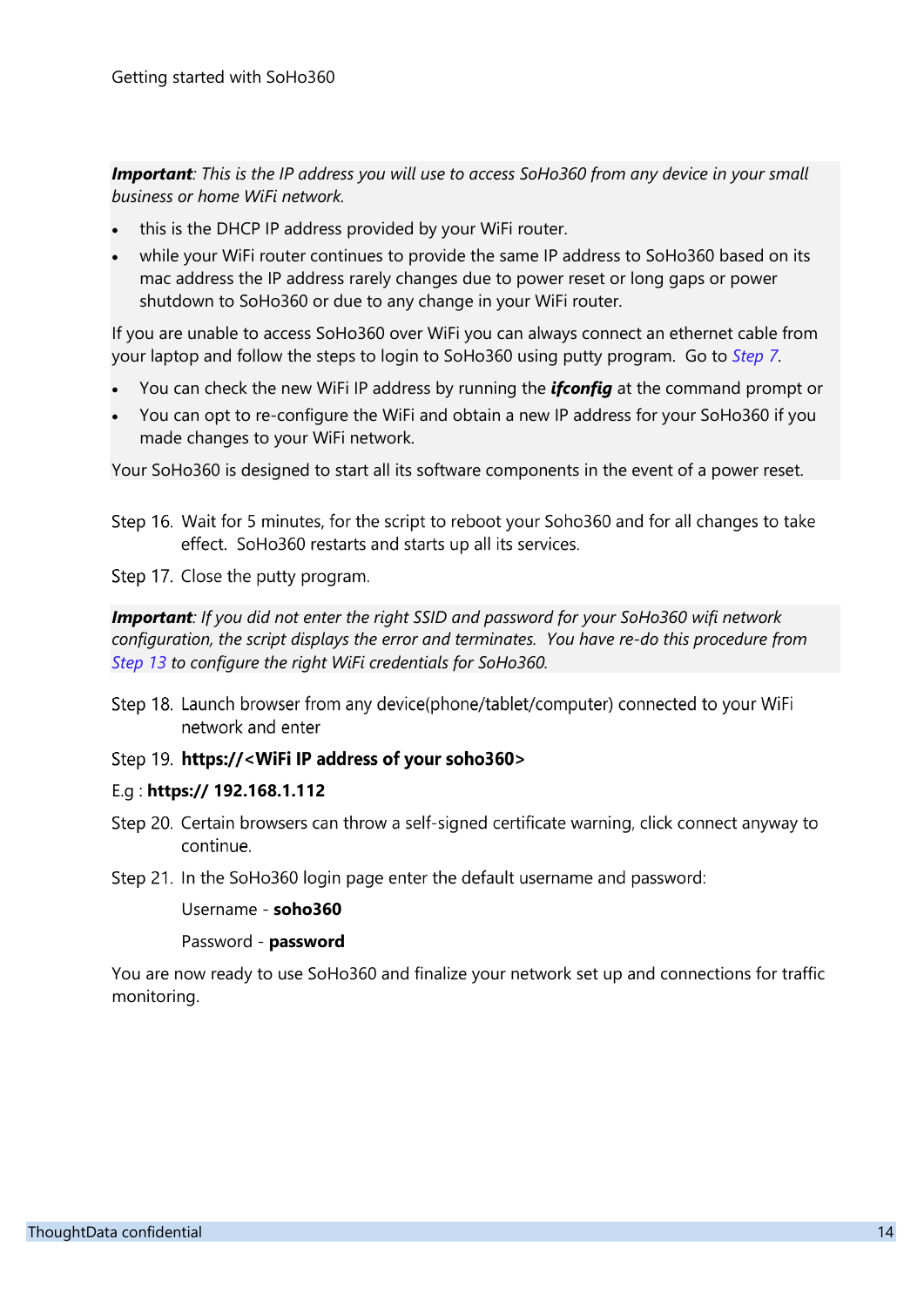### <span id="page-14-0"></span>**Deploying SoHo360 between your internal wifi router and internet router**

Follow the setup diagram as illustrated below depending on if you purchased Soho360 Home or Soho360 Small Business.



Figure 6. SoHo360 – Small Business internet traffic monitoring



Figure 7. SoHo360 – Home internet traffic monitoring

Complete the following steps:

- Step 1. Disconnect the ethernet connection from your laptop to SoHo360.
- Step 2. Disconnect your ethernet link from WiFi/mesh router to internet router.
- Step 3. Introduce and power on TP link switch. Note that your TP link switch with preconfigured settings is part of the SoHo360 package shipped to you.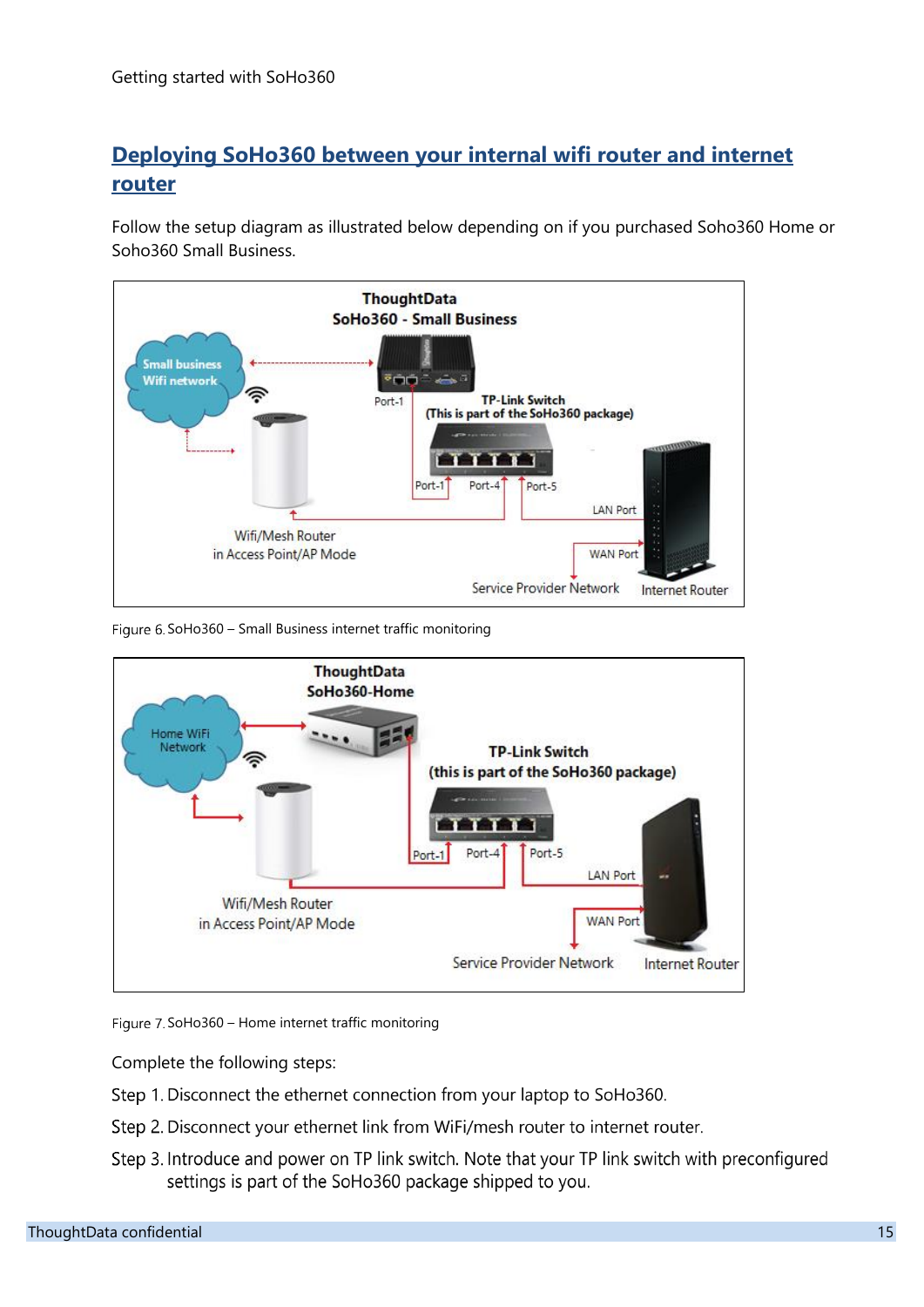- Step 4. Connect the ethernet cable from Port 5 of the TP link switch to any LAN port of your internet router.
- Step 5. Connect the ethernet cable from Port 4 of the TP link switch to the WAN port of your internal WiFi/mesh router.
- Step 6. Connect the ethernet cable from Port 1 of the TP link switch to the Ethernet port of your SoHo360 - Small Business or SoHo360 - Home.

Your setup is now complete and you are now ready to monitor your internet link with SoHo360 using its WiFi IP address.

*Important: Your TP link switch comes with pre-configured settings, Follow the port numbers mentioned in this document, do not use ports 2, 3 or interchange ports for connections.*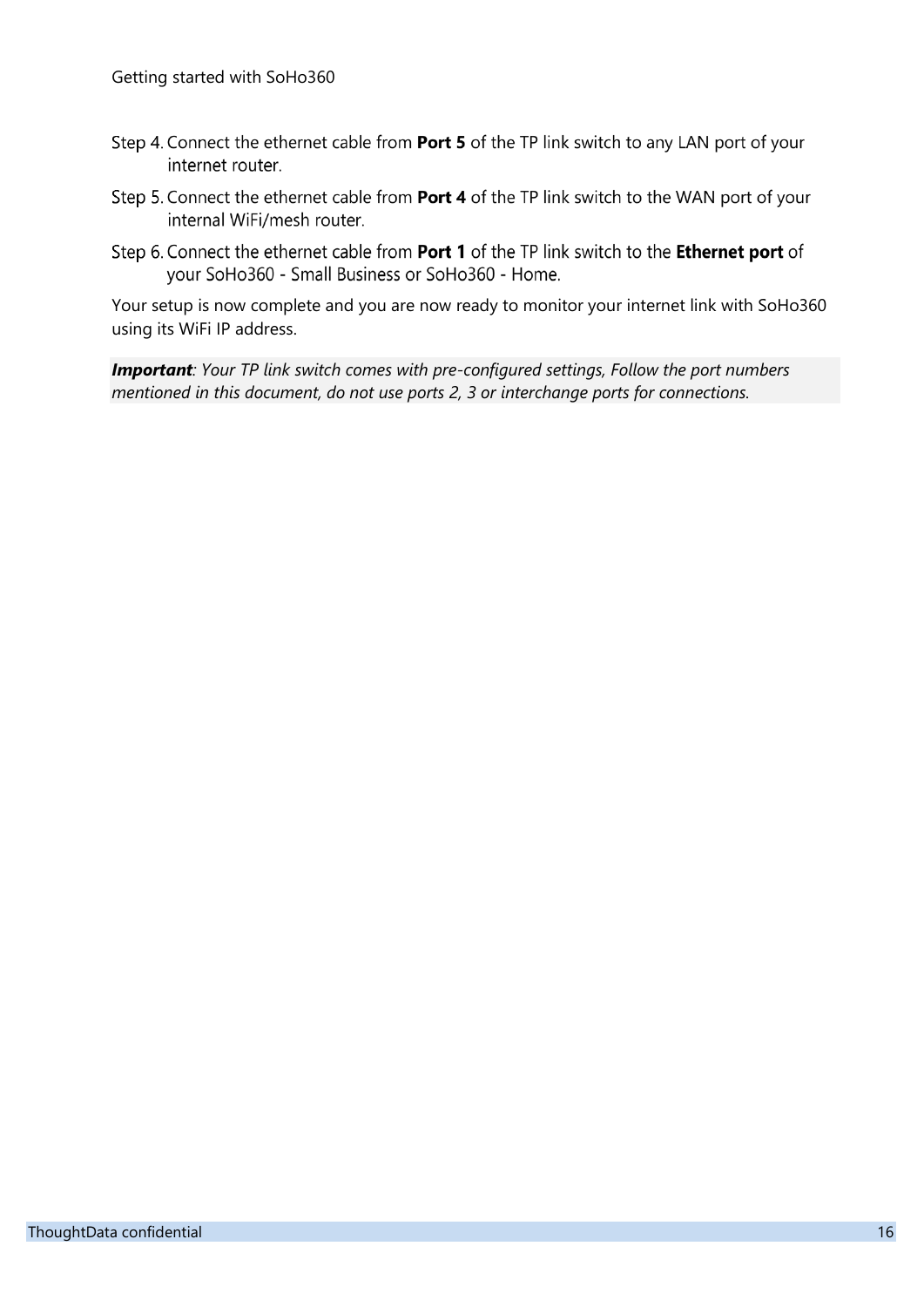# <span id="page-16-0"></span>**Administrator access to SoHo360**

The default username: **soho360** and password: **password** provides user level access to all the workflows in SoHo360.

You can change the default password after first login.

Administrator access is available with account/username: **admin** and password: **thoughtdata1**. Administrator account allows full access to all configurations and settings.

*Important: Your SoHo360 comprises default dashboard with pre-configured settings. Changing the settings in these default dashboards or deleting workflows can impact your SoHo360 adversely causing irrecoverable effects. It is highly recommended not to change any settings under the administrator account. Do refer to the ThoughtData SoHo360 User Guide for details.*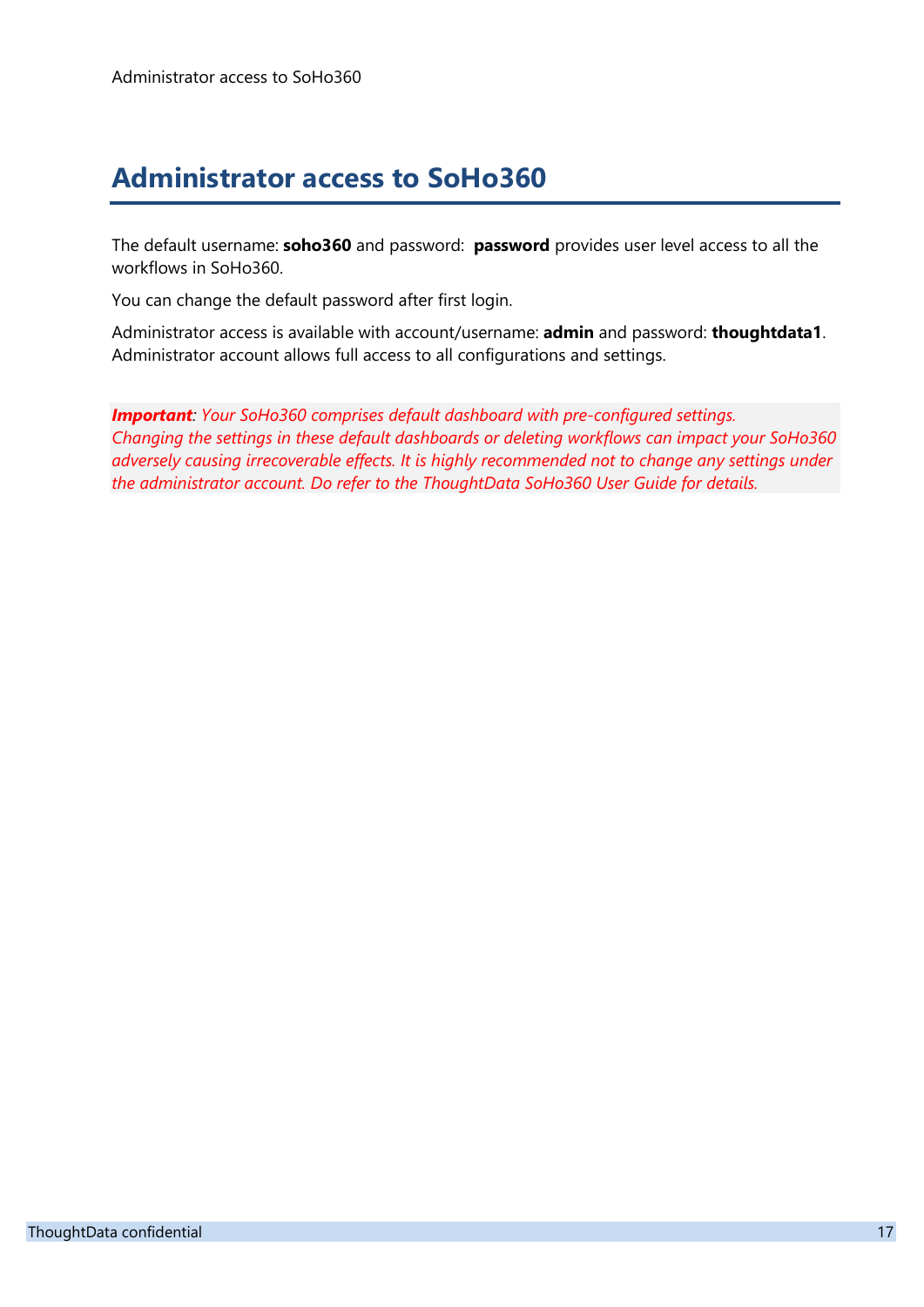# <span id="page-17-0"></span>**Monitoring Traffic**

Once set up and deployed, SoHo360 is perennially at work, collecting data and monitoring your internet traffic.

Its out-of-box-workflows make the most of the collected data to help you in troubleshooting across all situations related to monitoring your small business or home internet link.

Now that you have completed a roundup of the deployment details of ThoughtData SoHo360, the next logical step is to get familiar with its workflows and use cases. You can get started by a detailed study of the *ThoughtData SoHo360 User Guide*.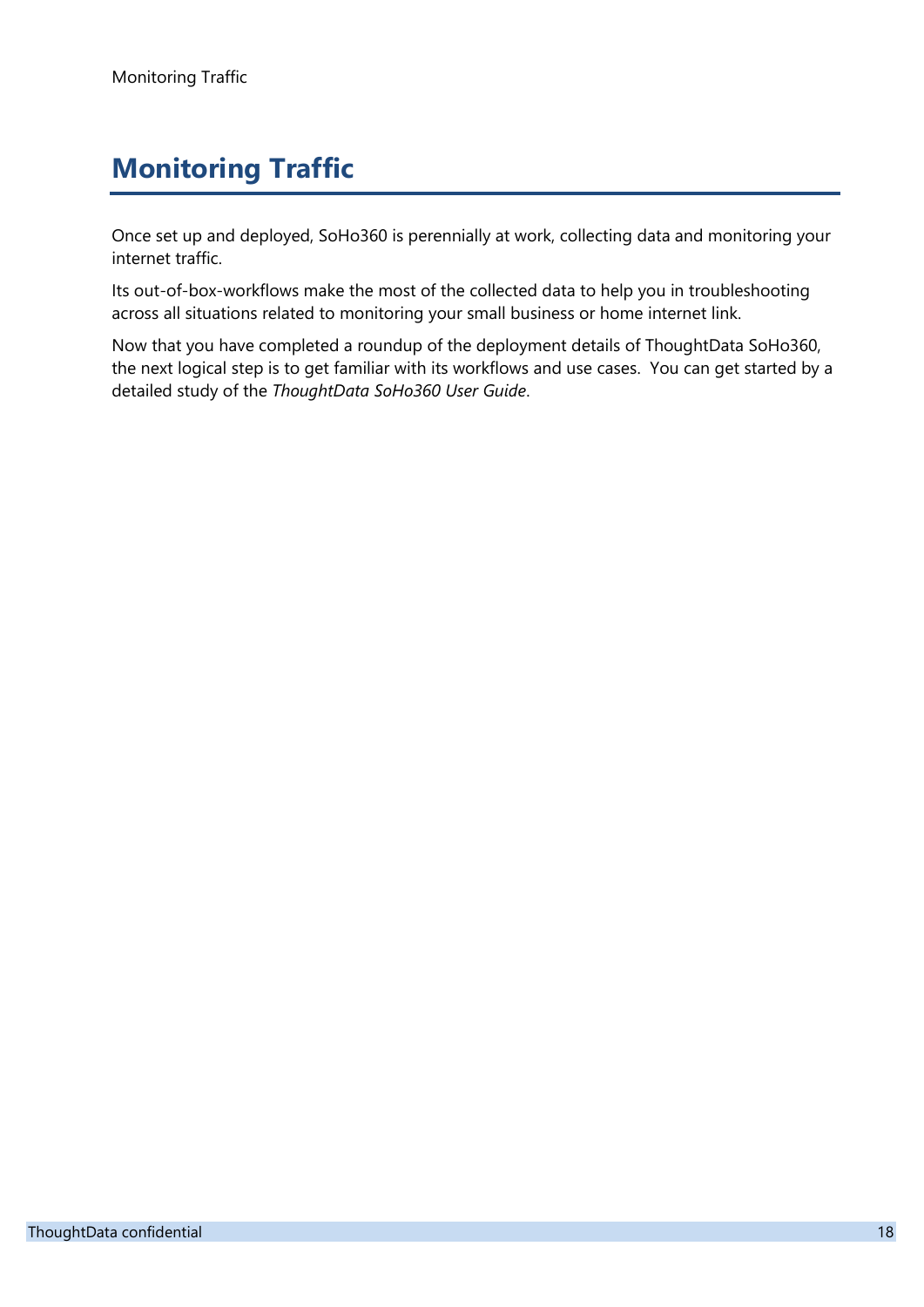# <span id="page-18-0"></span>**Copyright**

This documentation is furnished under license from ThoughtData Inc. and may only be used in accordance with the terms of the license. No part of this documentation may be reproduced by any means nor modified, decompiled, disassembled, published, reproduced or distributed, in whole or in part, or translated to any electronic or other medium, without the prior written consent of *ThoughtData*. All right, title and interest in and to the documentation and the software and applications described in the documentation are and shall remain the exclusive property of *ThoughtData* and its licensors. This documentation and its content are subject to change without notice.

*ThoughtData* and its licensors assume no responsibility or liability for any errors, inaccuracies or omissions in this documentation.

Nothing in this documentation should be construed as a commitment or warranty of any kind.

*ThoughtData*, *Enterprise360*, *NetSense*, *InfraSense* and *ThoughtData's* stylized logo are either trademarks or registered trademarks of *ThoughtData Software*, *Inc*. or its subsidiaries. Microsoft®, Windows® SQL Server® Linux, Ubuntu, CentOS and Fedora are registered trademarks of their respective owners. Other company and product names mentioned in this documentation are trademarks or registered trademarks of their respective owners.

Visit our Web site at: https://www.thoughtdata.com

Contact *ThoughtData* - info@thoughtdata.com

ThoughtData, Inc. 9 Ledgerock Way, Acton, MA 01720 413.404.0030

©2020 *ThoughtData* Inc. All rights reserved.

*ThoughtData* is a registered trademark of *ThoughtData* Inc.

Thank you for using *ThoughtData*.